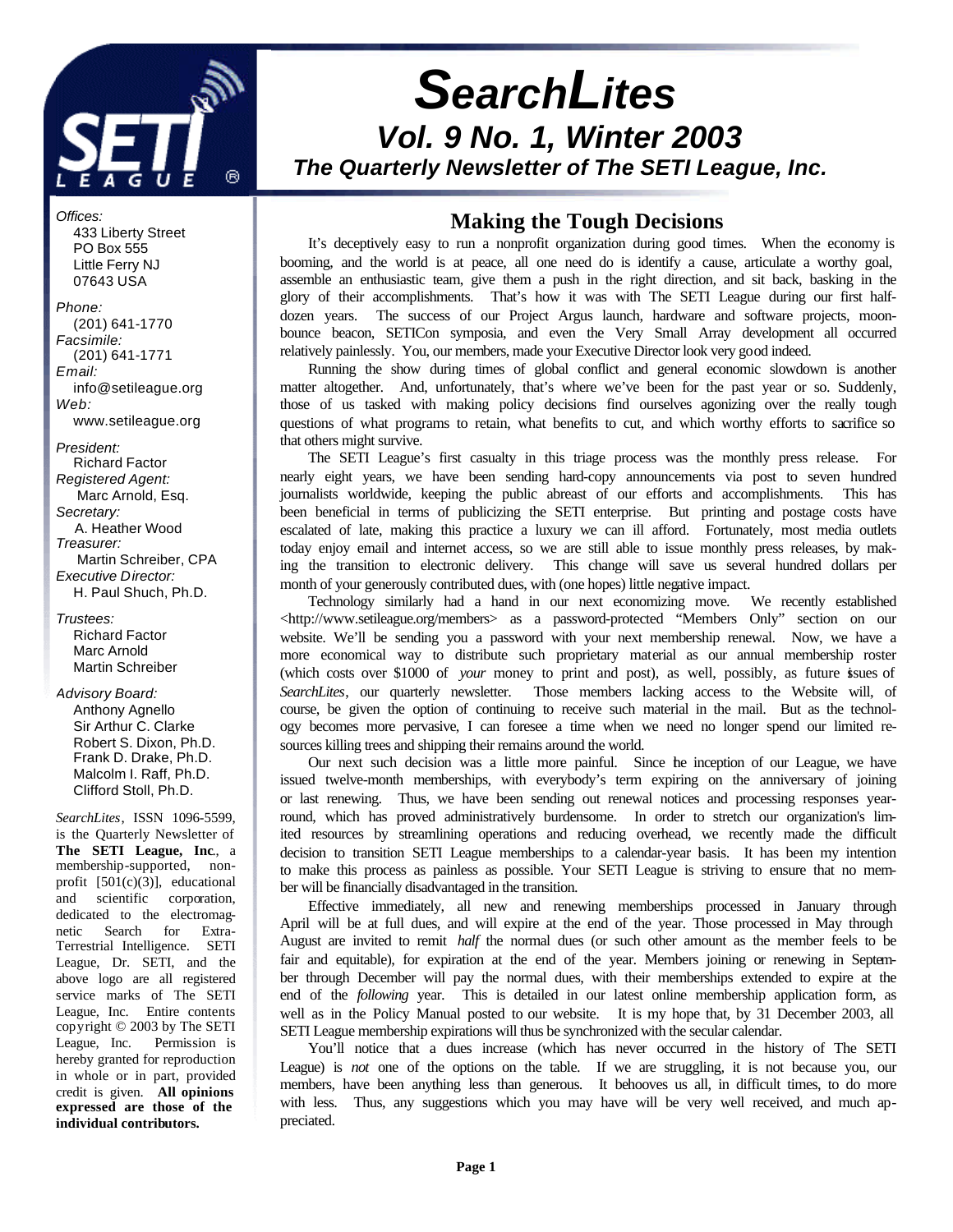# **SETI League Launches Free Web-Based Journal** *Contact In Context* **Covers the Latest in Astrobiology and SETI**

The SETI League, Inc., grassroots leader in the privatized search for life in space, is pleased to announce *Contact In Context*, a new peer-reviewed, web-based academic journal intended as a scientific forum for research in astrobiology and in the search for intelligent life in the universe. *Contact In Context* will cover these disciplines, in the areas of microwave spectrometry, optical spectrometry, electrical engineering, technology development and assessment studies, chemistry, physics, mathematics, and statistics. Papers on SETI-related hardware, software, search strategies, and philosophy are also welcome.

Articles differ in scope and focus, but are intended for researchers in SETI and astrobiology, resource professionals, and scientists in general. *Contact In Context* encourages submissions of research articles, research reviews, meeting announcements, and book reviews on all topics related to SETI and astrobiology. The journal is published semiannually by the SETI League, and is distributed without charge through the World Wide Web. The first issue went online in July, 2002

*Contact in Context* is launched under the guidance of two distinguished academics, Editor-In-Chief Prof. Robert Lodder of the University of Kentucky (USA), and Editor Dr. Allen Tough, Professor Emeritus, University of Toronto (Canada). Both Lodder and Tough serve on The SETI League's Strategic Planning Committee, where the need for an online SETI journal was first suggested. Sponsorship of *Contact In Context* by The SETI League was approved by our Board of Trustees at the April, 2002 annual meeting following SETICon02.

 The journal is published in English, but is intended for a global audience of professional and amateur scientists, academics from a variety of disciplines, and anyone interested in the scientific Search for Extra-Terrestrial Intelligence, popularly known as SETI. One need not be a SETI League member to submit or subscribe. Full details, including submission guidelines, may be found at <http://cic.setileague.org>.  $\diamond$ 

# **SETI League Discontinues Press Releases via Post**

To all interested members of the Press Corps:

For the past eight years, the nonprofit, membershipsupported SETI League has been distributing monthly Press Releases, detailing our members' progress in privatizing the scientific Search for Extra-Terrestrial Intelligence. We hope you have found these updates helpful in your media coverage of SETI science.

Unfortunately, rising printing and postage costs, as well as general economic conditions, will prevent us from continuing to distribute our press releases via post. Thus, barring special circumstances, you will no longer be receiving hard-copy press releases from The SETI League, Inc. I regret the inconvenience this change may cause you. There are, however, two ways you can continue receiving periodic SETI news:

 1. You are welcome to check The SETI League's website every month, and to download our latest press releases in electronic form. There is never any charge for such electronic access. Go to <http://www.setileague.org/press> and follow the links to retrieve the latest SETI news, as well as all archived press releases back to 1995.

 2. You are encouraged to subscribe for free electronic delivery of the latest SETI League press releases via email. To do so, browse to <http://www.setileague.org/admin/pressrel.htm> and follow the signup instructions.

The media's past coverage of SETI science is greatly appreciated. I hope all journalists reading this letter will choose to keep abreast of SETI developments, by subscribing to this free service. As always, I stand ready to answer your questions about SETI science and technology, and to grant personal interviews, as my work schedule permits.

> H. Paul Shuch, Ph.D. (email: n6tx@setileague.org) Executive Director v

# **Amateur Radio Astronomers Team Up With Alien Hunters**

The SETI League, Inc., non-profit leaders in a privatized Search for Extra-Terrestrial Intelligence (SETI), announces its affiliation with the Society of Amateur Radio Astronomers (SARA), the world's leading advocate for amateur radio astronomy research. Plans were formalized at the annual SARA Conference at the National Radio Astronomy Observatory (NRAO) for each of the two organizations to join the other as a Member Society.

The two amateur groups have distinct but complementary missions. Founded in 1981, SARA (on the web at www.qsl.net/SARA) boasts several hundred members, mostly in the US, and focuses on developing technology to study natural astrophysical phenomena. The SETI League, with more than 1300 members in 62 countries, was organized in 1993 to help privatize the scientific search for technological civilizations in the cosmos. The two organizations have a substantial number of members in common.

"This affiliation has been a long time in coming," notes outgoing SARA President Tom Crowley, who has served as a SETI League volunteer Regional Coordinator for several years. "By moving slowly and deliberately, we have forged an alliance whereby each organization maintains its autonomy, while providing an unprecedented opportunity for scientific collaboration."

SETI League executive director Dr. H. Paul Shuch, who serves on the Boards of both organizations, has been a regular speaker at the annual SARA conference for the past eight years.

To better serve the interests of its worldwide membership base, The SETI League routinely affiliates with like-minded educational and scientific organizations. Other official SETI League affiliates include the Radio Amateur Satellite Corporation (AMSAT), the Artemis Society, and the Central States VHF Society, a leading US technical ham radio club.  $\clubsuit$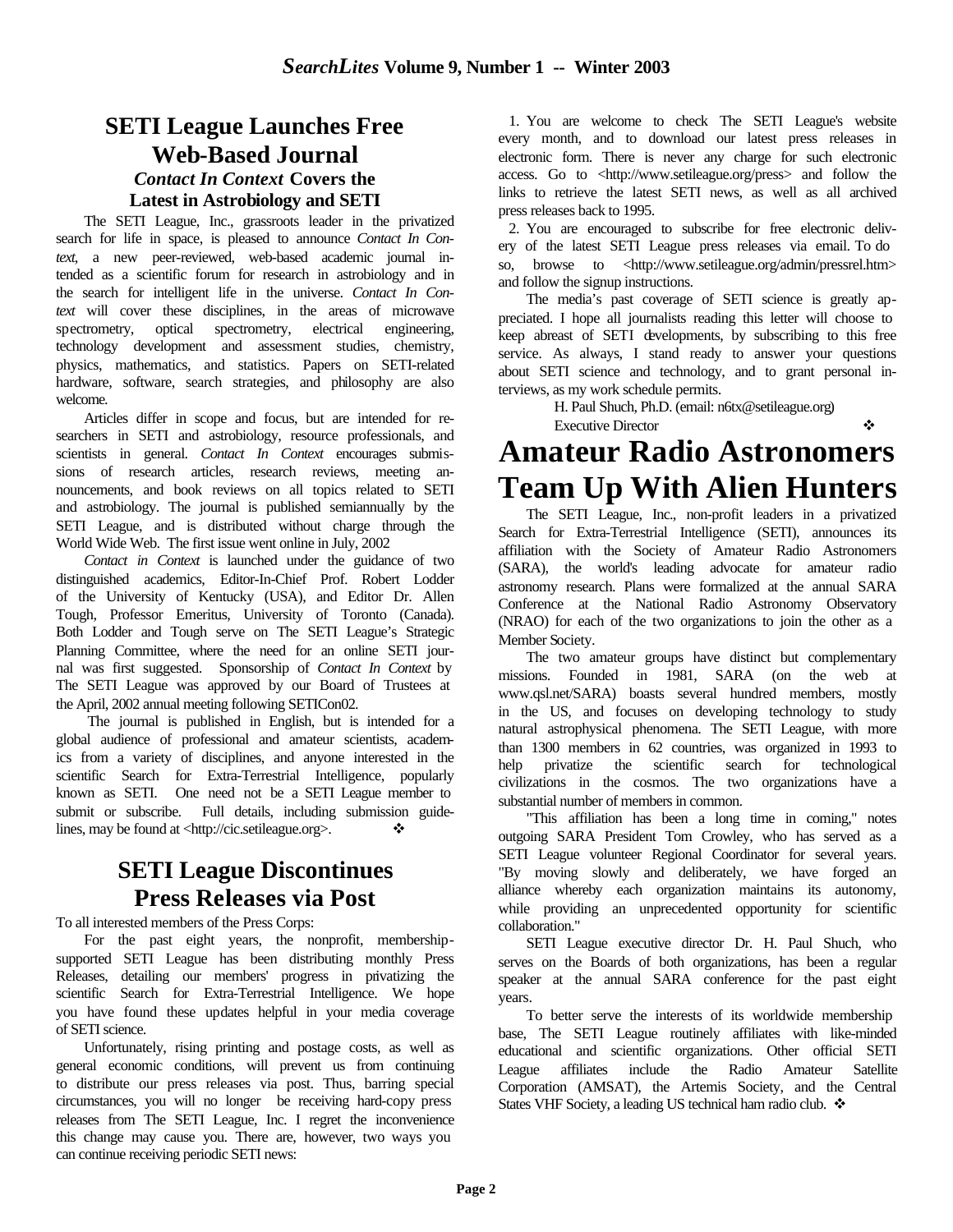#### *Book Review:*

## **Probability 1: Why There Must Be Intelligent Life in the Universe by Amir D. Aczel, 1998; \$22.00 US**

#### **Harcourt Brace & Company, ISBN 0-15-100376-9**

Searching for extraterrestrial intelligence is no trifle of a search. Imagine searching through your local library for a particular book—without the aid of catalogues or data based searches. That is *easy*. Now try searching for a specific, distinguishable *character*—in every single library! If this analogy is somewhat disconcerting, keep in mind there are books along the way that you will find, books that will allay your fears of continually searching and turning up no results. What if you found a book written by a person with a similar quest as yours? A book that revives your seemingly vain efforts . . .

A summary of all things leading up to the scientifically credible belief of other intelligences, *Probability 1: Why There Must Be Intelligent Life in the Universe* goes beyond the standard "historian" approach and proves (?) the existence of extraterrestrial intelligence.

Amir D. Aczel asserts in *Probability 1*, that *our* existence as an intelligent, evolved species mathematically guarantees the outer-space existence of at least one other equally intelligent civilization. Author of *Fermat's Last Theorem*, Dr. Aczel approaches the ubiquitous question of ETI with a firm grasp on the concepts of mathematical probability.

This book takes a comprehensive tour of all factors involved in "the search," from Fermi's Paradox and Drake's equation to evolution and DNA to the Inspection paradox and even chaos theory. For the learned reader, already immersed in the world of ETI, this book will most likely summarize much of what you already know. For you, your quest starts with chapter 8: "Does God play Dice?" For the newcomer -- or the forgetful incumbent -- the book as a whole serves as a great introductory course in amateur exobiology, although sometimes the trip is a bit circuitous, and a bit apocalyptic, introducing a subtle, unthinkable question: Is it only a matter of time before the colossal forces of the universe indifferently wipe out 3.5 billion years of trivial evolution? But Aczel's digressions are never more than a *recto/verso*, and at 216 pages, the book is swift-paced and certainly enjoyable.

For me the book became more interesting as Aczel introduced mathematics (don't worry -- the concepts don't transcend high-school algebra and probability), and the combination of science and a statistical framework to find solutions to problems that were thought to contain no answer. The focus of this book, and what makes it different from all of the others, once again, is the attempt Aczel makes at *mathematically proving* extraterrestrial existence—and the kind of existence SETI is looking for. Think of the book as a eulogy to Carl Sagan, who himself wished to write an analogous book, but unfortunately never got around to writing it. Aczel is no Sagan, but then again, who really is?

Einstein once stated "God does not play dice with the universe." Aczel compares the outlook of a deterministic universe with one that is probabilistic, leading down the road of Cantor, Lorenz, and Mandelbrot, to chaos theory. As in the classic episodes of *Star Trek* or *Twilight Zone*, the real shocker comes

at the end. So even if you do not plan on reading this book in its entirety, I strongly urge you to look at the last three or four chapters, for their implications are reassuring to those who believe.

*Reviewed by Brent Bedford <brentbeford@hotmail.com>*  $\div$ 

#### **Event Horizon**

SearchLites' readers are apprised of the following conferences and meetings at which SETI-related information will be presented. League members are invited to check our World Wide Web site (www.setileague.org) under *Event Horizon*, or email to us at info@setileague.org, to obtain further details. Members are also encouraged to send in information about upcoming events of which we may be unaware.

**November 7 - 10, 2002:** *AMSAT Symposium*, Ft. Worth TX.

**November 22, 2002:** *Radio Club of America Annual Banquet*, New York NY.

**November 23 - 24, 2002:** *ARRL International EME Competition*, second weekend.

**December 13 - 15, 2002:** *Philcon '02*, Philadelphia PA.

**January 17 - 19, 2003:** *Arisia '03*, Boston MA.

**February 7 - 9, 2003:** Dr. SETI ® to keynote at *HamCation 2003*, Orlando FL.

**March 21 - 23, 2003:** *Lunacon 2003*, Rye Brook, NY.

**April 19, 2003:** *Fifth Annual SETI League Ham Radio QSO Party*; 14.204, 21.306, and 28.408 MHz.

**April 25 - 26, 2003:** *Southeastern VHF Conf.*, Huntsville AL.

**April 25 - 27, 2003:** *SETICon03 Technical Symposium* and *Annual Membership Meeting* , Ewing NJ.

**May 3 - 4, 2003:** *Trenton Computer Festival*, Edison NJ.

**May 16 - 18, 2003:** *Dayton Hamvention*, Dayton OH.

**May 17, 2003, 0700 hours:** *SETI Breakfast*, Marriott Hotel, Dayton OH.

**May 23 – 26, 2003:** *Balticon 37*, Baltimore MD.

**June 20 - 22, 2003:** *ARRL National Convention and HamCom 2003*, Arlington TX.

**July 13 - 16, 2003:** *SARA Conference*, NRAO Green Bank WV.

**July 24 - 27, 2003:** *Central States VHF Conference*, Tulsa OK.

**August 28 - September 1, 2003:** *Torcon 3* World Science Fiction Convention, Toronto ON Canada.

**September 5 - 7, 2003:** *Third European Radio Astronomy Congress*, Heppenheim Germany.

**September, 2003 (dates TBA):** *UKW-Tagung* 48th VHF Convention, Weinheim Germany.

**September 25 - 28, 2003***Microwave Update*, Seattle WA.

**September 29 - October 3, 2003:** 54th *International Astronautical Congress*, Bremen, Germany.

**October 9 - 12, 2003 (tentative):** *AMSAT Space Symposium*, Toronto Canada.

**April 21, 2004:** *Sixth Annual SETI League Ham Radio QSO Party*; 14.204, 21.306, and 28.408 MHz.

**August 12 - 15, 2004 (tentative):** *SETICon 04* SETI League Technical Symposium and Annual Membership Meeting, in conjunction with the *11th International Ham Radio Moonbounce Conference*, The College of New Jersey, Ewing (Trenton area) NJ.  $\blacklozenge$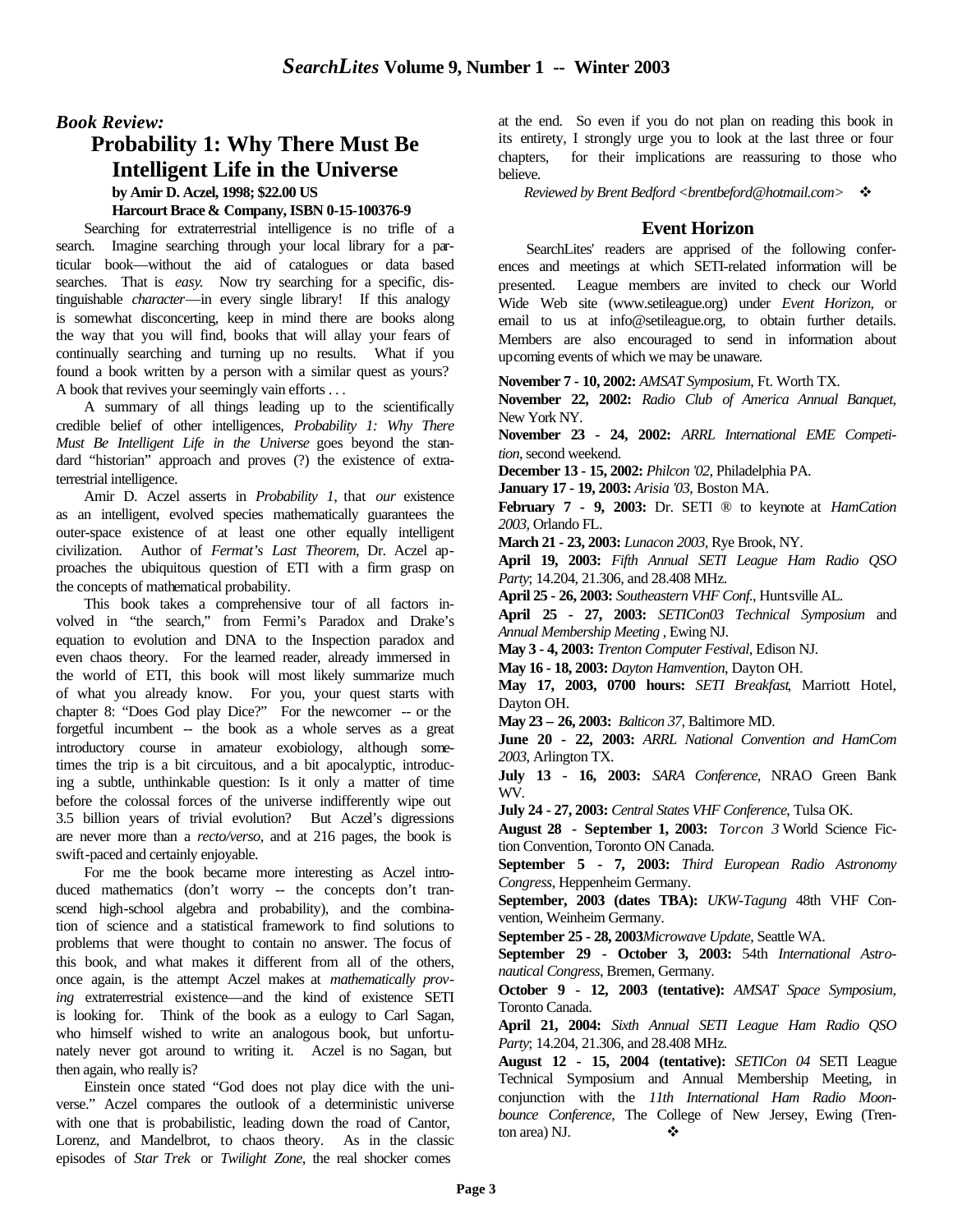## *Remembering:* **Phylis Morrison**

#### **by H. Paul Shuch**

I am deeply saddened to report the passing in July of award-winning author and educator Phylis Morrison. Best known to our members as the wife of SETI patriarch Prof. Philip Morrison, Phylis was a staunch SETI League supporter. Shortly after we made Phil an honorary member in recognition of his having co-authored the first modern SETI article, Phylis sent us a check in the mail, explaining that she wanted to be a SETI League member in her own right.

Phylis Morrison was a teacher of art and science in grades K through 9. But her true gift was teaching other teachers how to teach. The two Morrisons were collaborators for over thirtyfive years, having served together on the Commission on College Physics, work which has had a profound effect on the teaching of physics ever since. They subsequently co-authored many books, worked closely on education reform initiatives, narrated and scripted films, and appeared widely on science programs for the BBC, Canadian Broadcasting, and American television's NOVA series on PBS. The Morrisons became widely recognized for their presentation of a six-part PBS series, "The Ring of Truth," aired in 1987. They coauthored and collaborated on the book and film adaptation, "Powers of Ten," which present compelling visual images of the world around us, from the most minute objects to the unimaginably vast.

As a longtime reviewer of children's science books, Phylis Morrison was on every publisher's distribution list. In consequence, her small Cambridge flat was overflowing with thousands of volumes, which she gave away to neighborhood children every Halloween in lieu of candy. On one visit to the Morrison's home in early November, my wife Muriel saw the stacks of books, said the magic words "Trick or treat," and went home with two suitcases full of leftovers. It was, Muriel told Phylis, like having Halloween, Christmas and the Easter Bunny all rolled together.

In May of 2000, Phylis Morrison was honored, along with her husband, with the National Science Board's Public Service Award. Of the Morrisons, NSB awards chair Michael Ambrosino said: "their ability is to see things whole, not from a single perspective. They focus on teaching freshmen courses that empower students to learn through experimentation. Their reviews of childrens' science books and their giveaways of these books to children each year are all indicative of how special they are," The Morrisons, he added, maintained a vast interest in international education, especially in India and Africa.

Throughout her life, Phylis Morrison maintained a childlike sense of wonder at the universe around her. She proudly wore a massive, angular magnetite ring, hewn out of a meteorite fragment that she and her husband found on a trip.

Phylis Morrison was decidedly a techie. I remember watching her standing in a courtyard at Pompeii a few years back. She and Harvard grad student Darren Leigh were both holding portable GPS receivers and arguing about their respective units' relative accuracy. Phylis frequently browsed The SETI League's website, and used an early digital camera to take several of the photos posted there. But she also voiced strong concerns about the rightful role of technology in education.

"Passive learning, where a child sits still, with little activity except that of the ear and the eye and perhaps the hand marking the paper, is not wrong," Phylis Morrison said in a presentation to the National Academy of Sciences in the late 1980s. "Video, video tape, video games, computers -- all are easily operated and produce interesting results with a modest amount of activity. But how much better if children learn how to make them behave. How much better if they learn that in order to find something out about a system, they must inquire of it, and that the best kind of evidence comes from scientific experiments and their confirmation."

Our deepest sympathies are extended to Phil Morrison on the loss of his lifelong partner.  $\mathbf{\hat{P}}$ 

#### **SETI League Director Honored by Radio Club of America**

The Radio Club of America, the world's oldest radio society, has elected Dr. H. Paul Shuch, executive director of the membership-supported, nonprofit SETI League, as a Fellow of the Club. Shuch will be honored at the Club's annual awards banquet, to be held on 22 November 2002 at the New York Athletic Club.

Dr. Shuch, a lifelong amateur radio operator, has headed The SETI League, Inc. since its formation eight years ago. Paul is a retired engineering professor credited with designing the first commercial home satellite TV receiver. A Fellow of the British Interplanetary Society, he is the author of more than 300 publications. In addition to his professional honors and accomplishments, he has received numerous amateur radio awards, including the Central States VHF Society's John T. Chambers Memorial Award, the Dayton Hamvention Technical Excellence Award, a QST Cover Plaque, and an American Radio Relay League (ARRL) Technical Achievement Award. He is a frequent Keynote Speaker and Banquet Speaker at ARRL Conventions, ham radio clubs, and on college campuses around the world.

Paul's amateur radio station, N6TX, has operated in all 20 ham bands between 1.8 MHz and 24 GHz. He was first icensed as WV6UAM in 1961, and has served as Technical Director and Chairman of the Board of Project Oscar Inc., predecessors to AMSAT. He has chaired the ARRL VHF/UHF Advisory Committee, and served on the Board of Directors of several prominent ham radio clubs, including the Central States VHF Society, Project OSCAR, and The SETI League. He lives on a radio-quiet hilltop in northern Pennsylvania (Grid Square FN11lh) with his biologist wife, five of their seven recombinant DNA experiments, ten networked computers, three motorcycles, ten radio telescopes, and an antique MG-TD.

Formed by a small group of dedicated radio amateurs and experimenters nearly a century ago, The Radio Club of America would soon count among its membership the very best in the radio communications industry. Edwin Armstrong, David Sarnoff, Louis Hazeltine, John V. L. Hogan, Paul Godley and Allen B. DuMont, to name just a few -- these were pioneers who would shape the industry.

Today the Club is composed of modern pioneers, advancing the field of radio communications in ways undreamed of on that January day in 1909, when the first meeting of The Radio Club of America was called to order.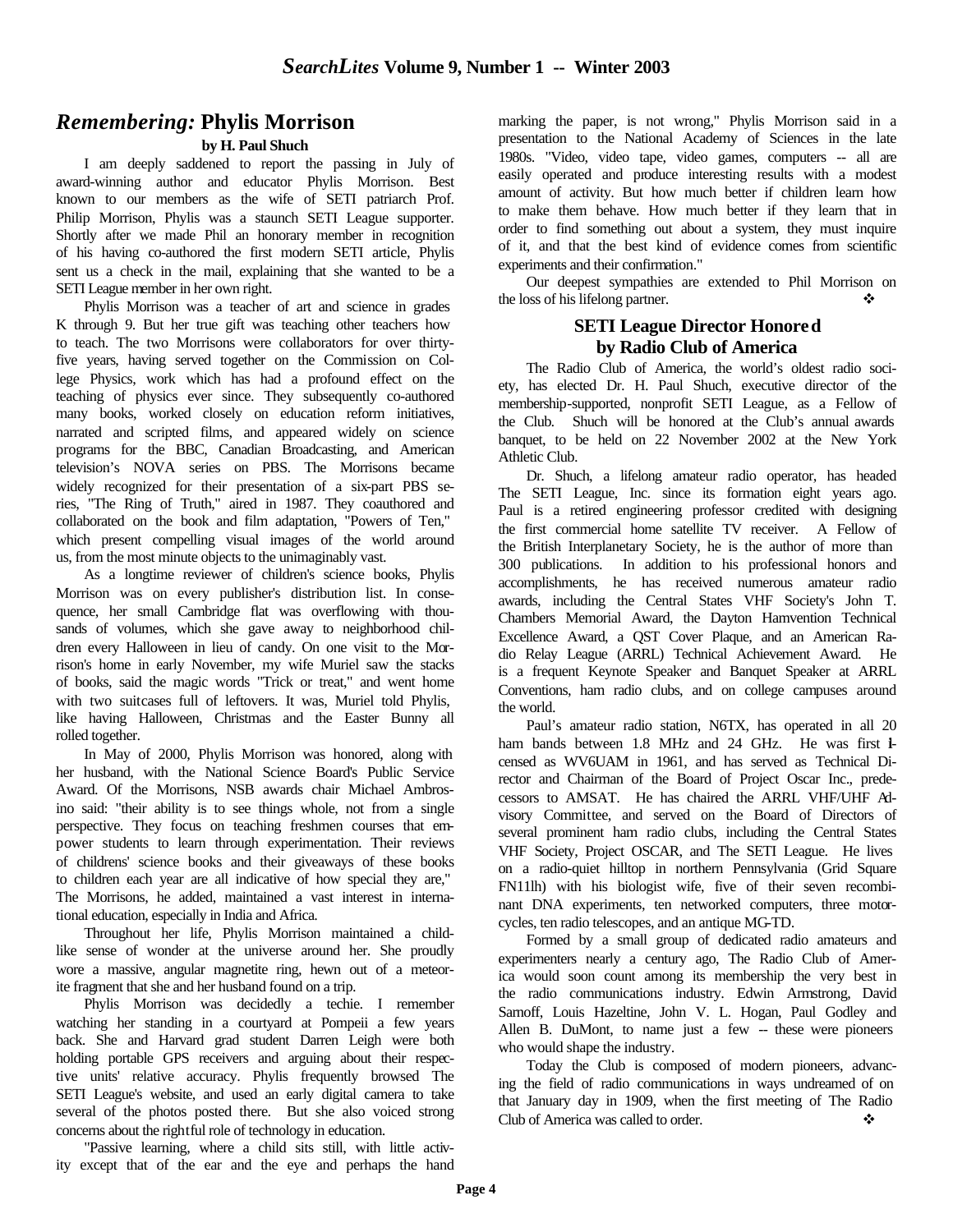## **SETI Radio Telescope Wins ARRL Grant**

The ARRL Foundation, charitable arm of the US national association for amateur radio, has issued a \$3,000 grant to The SETI League, Inc. The funds are being used in the design and construction of a next-generation radio telescope prototype. The Very Small Array (VSA), now under construction combines eight standard satellite TV dishes to form a radio telescope of unique flexibility.

The VSA is being built in the backyard of SETI League executive director H. Paul Shuch's rural Pennsylvania home. The ARRL Foundation grant follows an earlier \$2,000 NASA Small Research Grant administered by the American Astronomical Society. Matching funds from over fifty SETI League members around the world have brought total VSA funding up to \$10,000, which was sufficient to complete all required physical structures last summer. Two more rounds of funding, for front-end electronics and back-end electronics, will be required to complete the VSA during the next year.

Once the array becomes operational, Shuch hopes its success will enable the grassroots science group to attract major corporate funding for its much more ambitious Array2k, a massive radio telescope array first contemplated in 1999. "The bargain-basement VSA will be used to test engineering concepts for the planned \$250,000 Array2k," reports Shuch, "which is itself a hundred times cheaper than conventional radio telescope designs. Thus, we hope to help bring radio astronomy and SETI research to the masses." Already, several SETI League members in the Third World have used similar techniques to build the first radio telescopes in their respective countries.

## **Holographic Interstellar Message Plaques by Dr. Gregory L. Matloff and C Bangs**

No, we're not talking about the holographic doctor from *Star Trek Deep Space Nine*, or the holographic message from Princess Leia in *Star Wars*. Our NAS-funded research project during the summer of 2001 investigated the possibility of a thin-film white-light holographic message plaque that could be affixed to a future interstellar space probe. The work of many artists could be included in such a cosmic message, that would be about the size of a piece of paper and far less massive, and could be viewed in ordinary light.

After serving as curator of an art show on messages to extraterrestrials ("Messages from Earth") at a Summer 2000 International Academy of Astronautics conference in Aosta, Italy, Ms. Bangs was funded through Dr. Matloff's Marshall Space Flight Center (MSFC) University Grant to construct a prototype holographic message plaque. Created with the aid of the Center for Holographic Art in Long Island City, NY, the 16" x 20" prototype plaque is now in the permanent collection of the Space Transportation Directorate at MSFC in Huntsville AL. Based in part upon the message plaques affixed to the Pioneer 10 and 11 extra-solar probes launched in the 1970s, the MSFC plaque contains six separate two- and three-dimensional images, presenting the appearance of humans, our size compared to the hypothetical spacecraft to which the plaque would be affixed, and Earth's location in the galaxy.

During the summer of 2001, we tested commercial holographic samples for space-radiation tolerance, with the cooperation of the Space Environments team at MSFC. In agreement with previous studies, we learned that holograms are highly radiation resistant. Prof. John Caulfield, an expert in holography affiliated with Fisk and Alabama A & M Universities, informs us that a holographic message plaque the size of a typical piece of paper could be as thin as a millionth of a meter and could contain hundreds of thousands of images.

Details of this research were presented during March 2002 workshops in Paris co-sponsored by the International Academy of Astronautics and the SETI Institute. Ms. Bangs is soliciting artists interested in submitting work for future "Messages from Earth" exhibitions, through the Art Resource Transfer Inc. website at www.artretran.com.

#### *Software Corner*

# Project Argus Accessory Programs **by Peter Cheasley, VE2TPR**

I thought other Project Argus participants might want to know about several of the programs I am using for record keeping, sky mapping, and spectrographic analysis. They are inexpensive, and work well for me. They may or may not work in your station configuration – some experimenting will be necessary, but isn't that what The SETI League and Project Argus are all about?

**Active Diary**: Priced at \$25 for a trial download. I use the free-form diary with a folder for each RA. Using input always starting with the RA I can then use sticky notes for details which files RA numerically. I have a daily diary for SETI doservations. For further details, email info@windine.com.

**Acoutisca Spectrogram:** This program takes a bit of looking at, but it is only \$15.00. It records observations into WAV files which can be sent back and forth by E mail.

http://www.aconas.com/

**Widi 2.7:** Widi records audio data into midi files, etc. which can then be picked up and transferred to written data by programs such as **Cakewalk**. http://www.widisoft.com/, \$33.00.

I use **Cakewalk** for audio signal analysis (search the Web for availability). Please note that Cakewalk is a very expensive program. The version I am using is quite old, but it does the job. I have no idea what the new one is like.

**Cakewalk** (my version - maybe not any more) requires **Music Write**. I picked up my program for \$5 at a flea market. It provides the notes, staff etc for Cakewalk.

http://www.voyetra.com/site/

I find that **RedShift 3** is terrific for plotting RA action. However it is complemented by **RedShift 4**- The more I work at this program the better I appreciate it. I imagine eventually I will have files for each RA (like the active diary). The more I use RedShift, the more indispensable it becomes.

http://www.redshift.maris.com/index.php3 (\$39 - Amazon)

As I advance in years, I realize a little help is required in the vision department. One useful accessory is a magnifier that is always on screen. It enlarges to the level of individual pixels. I run this as I look at spectrograms, etc**. PowerMagnifier** v.  $1.0 - \textcircled{2002}$  Dag Fjel (search the Web for availability).

Other SETIzens are encouraged to share your software recommendations and experiences with your fellow experimenters, through the pages of SearchLites. ❖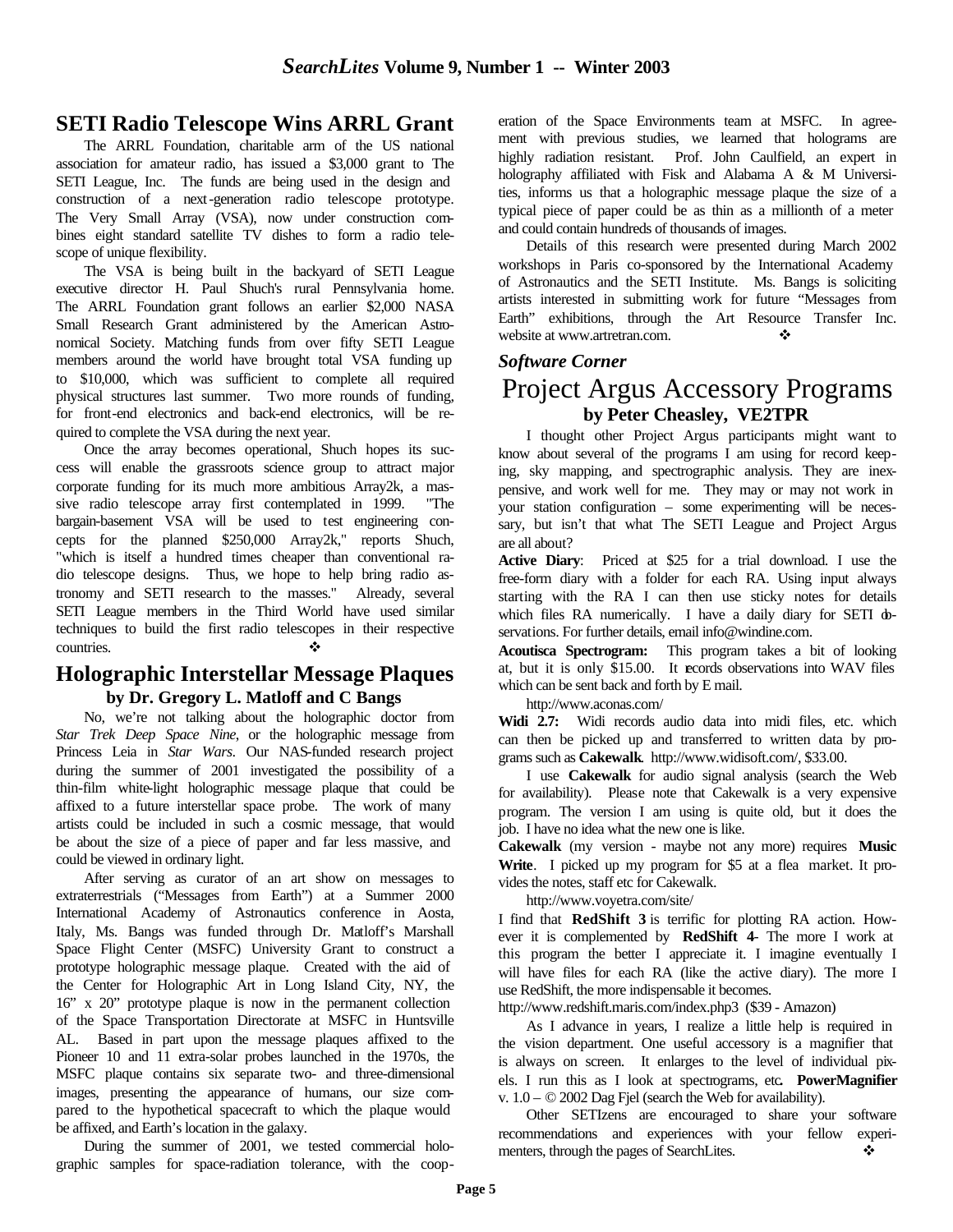*Awards Committee Corner:*



## **In Search of Winning Websites**

For the past two and one-half years, The SETI League has favored one SETI-related World Wide Web site per month with the SETI SuperStar award. This monthly honor goes to sites nominated by our members, which best promote the goals and objectives of SETI science in general, and The SETI League in particular. You are invited to nominate sites which you feel best promote SETI.

Noncommercial websites devoted to the scientific Search for Extra-Terrestrial Intelligence (SETI) are eligible for consideration for this award. Sites nominated are evaluated by our Awards Committee for information content, scientific accuracy, positive portrayal of SETI subjects, service to the SETI community, ease of navigation, and overall presentation.

Nominees need not be members of The SETI League, Inc. Membership status is not a criterion in selection for this Award (although SETI League membership is of course encouraged). Best of all, if you are a SETI League member and have developed a website promoting SETI, you are encouraged to nominate your own site!

Nominations may be made via The SETI League's website, by using the online nominating petition, found at www.setileague.org/awards/starnom.htm. SETI SuperStar sites are listed on, and linked from, The SETI League website at www.setileague.org/awards/starsite.htm. Be sure to visit our past SuperStar winners, for a great overview of SETI activities around the world.

## **Calling All Bruno and Orville Candidates**

The 31 December 2002 deadline is fast approaching to nominate worthy candidates for The SETI League's two highest honors, the Giordano Bruno Memorial Award, and the Orville N. Greene Service Award. Both of these prestigious awards will be presented at our annual Awards Banquet, to be held in conjunction with the SETICon03 Technical Symposium on 26 April 2003.

The Bruno award, which honors the memory of the Italian monk burned at the stake in 1600 for postulating the multiplicity of inhabited worlds., is presented annually to a person or persons making significant technical contributions to the art, science, or practice of amateur SETI. The first Bruno was presented in 1996

The more recently established Orville N. Greene Service Award honors the memory of SETI League supporter and co-founder Orville N. Greene, and is presented annually to a person or persons making unusual volunteer contributions, or providing extraordinary service, to The SETI League, Inc.

Past Bruno and Greene recipients are listed on our website, where you will also find nomination forms for both awards. Or, mail your nominations to SETI League headquarters now. Be sure to detail the accomplishments of your nominee.  $\bullet$ 

#### **On Being a Good Neighbor by Dr. H. Paul Shuch, N6TX**

Those SETIzens who happen to be licensed radio amateurs have likely dealt with curious neighbors' questions about our antennas. Although most of us tend to consider a large dish antenna in our gardens to be a thing of beauty, it should come as no surprise that many of our neighbors do not. How, then, do we deal with our neighbors' aesthetic concerns, without jeapordizing our activities?

The question of community aesthetic standards raised its head when recently I began construction of the Very Small Array (VSA), an eight-dish Array2k prototype, in the backyard of my semi-rural Pennsylvania home. No sooner had surveyors set up their theodolites on my property, than my neighbors protested the whole project to my local Township Board of Supervisors. The resulting interchange was educational for my neighbors, my township, and me.

We radio amateurs in the United States enjoy a degree of legal protection which our counterparts in other countries well may envy. As the holder of a US Amateur Radio license, constructing an antenna to be used under the rules of the Amateur Radio Service in the allocated ham bands, my antennas fall under the protection of PRB-1, the FCC's federal pre-emption of local zoning regulation over ham radio antennas. Since the VSA is designed to operate within the 23 cm amateur radio band, for reception tests in connection with our W2ETI moonbounce beacon (clearly a ham radio educational and scientific activity), I invoked PRB-1 to my local Township Supervisors.

In brief, PRB-1 recognizes the value to the community of the Amateur Radio Service, acknowledges the importance of antennas to achieve effective ham radio communications, and prohibits local governments from unrealistically restricting ham antennas. And, to my surprise and delight, the local township Solicitor informed my Supervisors at a local Township meeting that PRB-1 did indeed apply, protecting the VSA from zoning restrictions and local regulation.

If you think that ruling allayed my neighbors' concerns, you overestimate the power of reason. Federal regulations notwithstanding, they argued to our Township Supervisors, they moved onto our scenic hilltop to enjoy the wonders of nature, not the terrors of technology. Since membership on the Township Board is an elected position, whose voice do you suppose carries best, that of one lone ham, or a dozen voter/neighbors?

Without belaboring the ensuing legalities, suffice it to say that compromise carried the day. Since an amateur radio telescope points generally 'up', and since moonbounce activities can be conducted with the Moon high in the sky, it was practical to mount the dishes of the VSA close to the ground, pointing up. This permitted me to plant a ring of trees around the dishes, shielding them from the view of my neighbors. The sad irony is that the cost of the shrubbery ended up exceeding the cost of the sheet metal. But I have to admit that the forty arbor vitae recently planted in my backyard are attractive -- almost as pretty to my eye as the dishes they mask!

We each can choose between confrontation and conciliation. Our legal rights notwithstanding, as good neighbors it behooves us, and benefits our hobby, to choose the latter.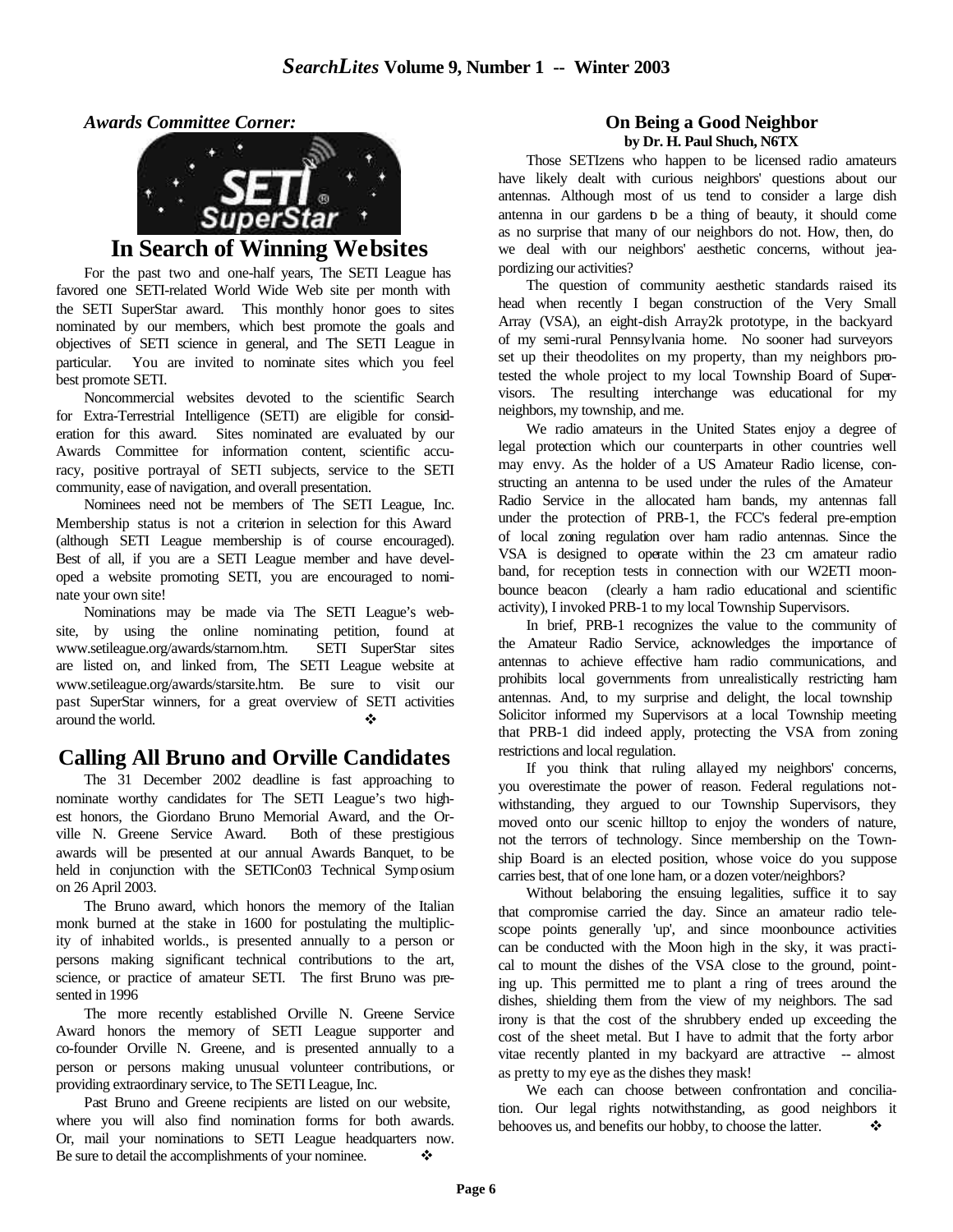## **A Teen-Age Message to the Stars**

# **by Alexander L. Zaitsev, IRE RAS, Russia**

## **email alzaitsev@ms.ire.rssi.ru**

In 2001, a group of Russian teens from Moscow, Kaluga, Voronezh, and Zheleznogorsk participated directly and via the Internet in composing a Teen-Age Message (TAM) to extraterrestrial intelligence, and in the selection of target stars. Their message was transmitted in the Autumn of that year, from the Evpatoria Deep Space Center. This brief paper describes the composition of that Message.

Two previous interstellar radio messages (IRM), one transmitted from Arecibo in 1974 and the one from Evpatoria in 1999, had digital format and represented binary scans of one (Are) or 23 (Evp) black-and-white stylized images. But one might suppose that transmission of analog IRMs is also possible. So, before composing the message's content (as well as trying to decode future signals from ETI), let us try to determine such a message's possible format and structure.

We can think of three kinds of information which our IRMs can deliver to the proposed addressee:

- 1. Astrophysical characteristics of interstellar medium
- 2. our feelings
- 3. our thoughts

Thus, section (1) of our IRM has to be a coherent-sounding radio signal, which will give to aliens an opportunity to investigate the interstellar medium by examination of small variations in phase/amplitude/polarization of the received wave. Section (2) of our message has to carry analog information about our internal emotional world. It may be music and other possible displays of Art. Section (3) is well-known digital information as a sum of knowledge and understanding about ourselves and nature.

The spectral approach is a universal tool of both astronomical observations and SETI. Besides, it has a clear physical meaning -- spectrometers find the energy distribution of photons; in human sensing and art, spectra represent color and pitch. Under the hypothesis that physical laws are identical throughout the Universe, it may be proposed that spectrometry is being used by those aliens who know radio and conduct their own SETI activities. Also, in order for them to easily understand our spectral information, it will be best to present it as a single-valued function of time. An additional argument for such a function is that a transmitter's energy be concentrated in a narrow band, solving for the aliens some of their own SETI problems.

We conceived three types of single-valued functions -constant, continuous, and discrete. A radio signal with constant frequency and so, with zero initial information content, uses the "language of nature" to report to Them some useful astrophysical data about the interstellar medium. A message with discrete variations can be used to convey the "language of logic", and a continuous one may be used as an instrument to convey the "language of emotions" in order to inform extraterrestrials about our unique inward experiences. Examples of these three signal types appear in the accompanying graphic.

We used the idea of such a three-section structure to design of what we've called a Teen-Age Message to ETI. Section 1 of the TAM had a duration of ten minutes and represented a monochromatic radio wave with Doppler correction of the Earth's rotation and motion around the Sun, in order that They would receive the signal with a "constant" frequency. Analog information selected for Section 2 consisted of a 15 min concert, performed on a Theremin musical instrument, which generates optimal waves with minimal levels of overtones, i.e. a single-valued continuous frequency function. There were seven musical melodies selected for this 1st Theremin Concert for Aliens. Digital information in Section 3 contained the binary scans of TAM's Logotype, texts of Greeting to ETI, written both in Russian and English, and an Image Glossary of basic terrestrial concepts.

There were six sessions of TAM transmission, on August 29, September 3 and 4, 2001 from 70-m dish of the Evpatoria Deep Space Center, to six nearby Sun-like stars, some of which have own planet or planetary system (47Uma). More info about the TAM may be found at these links:

 http://ebe.allwebco.com/Science/Reaching\_Out/TAM.shtml http://www.seti.housenet.org/msg\_idx\_tam.html http://evpatoria.asteroids.ru/SETI.ENG/index.html http://evpatoria.asteroids.ru/DSCC.ENG/tam10-eng.htm http://www.matessa.org/~mike/tam.html

| Type<br>Author | 1. Constant<br>Radio Engineer | 2. Continuous Function<br>Attist | 3. Discrete Function<br>Scientist |
|----------------|-------------------------------|----------------------------------|-----------------------------------|
| Sonogram       |                               |                                  |                                   |
| Name.          | Language of Nature            | Language of Emotions             | Language of Logic                 |
| Decoding       | Astrophysical                 | By Art Jury                      | Linguistic                        |

#### **Spectral Structure of Interstellar Radio Messages** Three Types of Single-valued Frequency Functions: